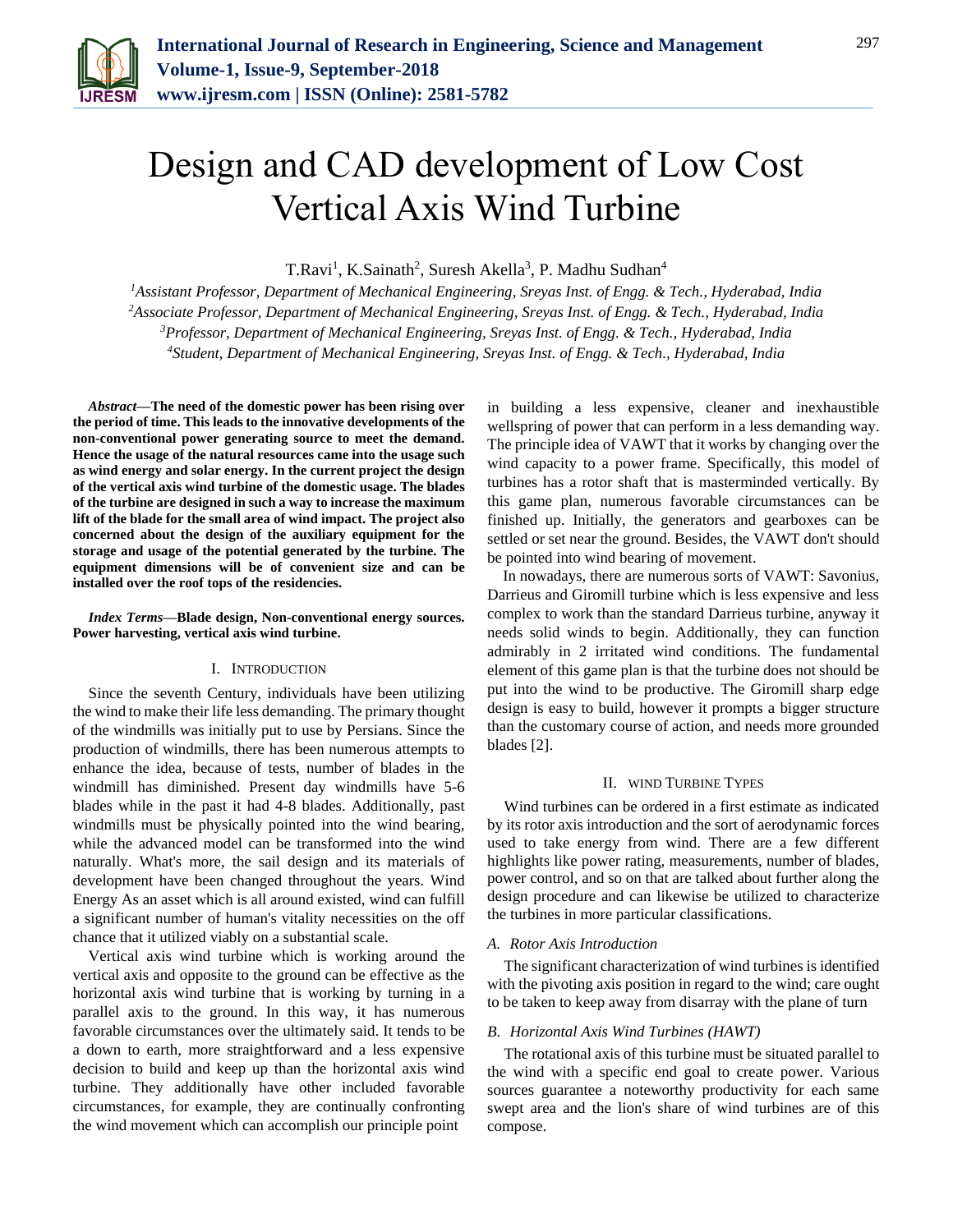

#### *C. Vertical Axis Wind Turbines (VAWT)*

The rotational axis is opposite to the wind heading or the mounting surface. The primary advantage is that the generator is on ground level so they are more open and they needn't bother with a yaw framework. In light of its nearness to ground, wind speeds accessible are lower. One intriguing advantage of VAWTs is that blades can have a steady shape along their length and, not at all like HAWTs, there is no need in turning the cutting edge as each section of the sharp edge is subjected to a similar wind speed. This permits a less demanding design, fabrication and replication of the edge which can impact in a cost decrease and is one of the principle motivations to design the wind turbine with this rotor arrangement.

### III. FORCE OR DRAG COMPOSE

There are two different ways of removing the energy from the wind contingent upon the fundamental aerodynamic forces utilized:

- The drag compose takes less energy from the wind yet has a higher torque and is utilized for mechanical applications as pumping water. The most delegate model of drag-type VAWTs is the Savonius.
- The lift compose utilizes an aerodynamic aerofoil to make a lift force, they can move snappier than the wind stream. This sort of windmills is utilized for the age of power. The most delegate model of a lift-type VAWT is the Darrieus turbine; its blades have a troposkien shape which is fitting for standing high centrifugal forces.
- The design thought is to influence a lift to type turbine, with straight blades rather than bended. This sort of gadget is additionally called giromill and its power coefficient can be higher than the most extreme conceivable proficiency of a drag compose turbine, as Savonius (Claessens, 2006).

# IV. GIROMILL ROTORS

 *Blades:* Giromill rotor has a vertical aerofoils blades like the Darrieus compose. Be that as it may, the Giromill rotor blades are straight. The blades real capacity is to turn by the wind activity. These blades are introduced and settled to the rotor shaft that is associated with them and pivots in the meantime. Blades numbers is a vital issue. By and large, it is considered as a few blades, anyway these are not by any means the only decision. These turbines may confront a proficiency misfortune, yet expanding the quantity of blades results that the turbine is managing more drag. The wind turbines that have countless, has a generally low speed of pivot. The torque vibration can be diminished by utilizing at least 3 blades, which prompts a more noteworthy strength for the Darrieus rotor wind turbine, while the negative purpose of expanding blades number is taken a toll. Figure 2.2 shows distinctive kinds of NACA aerofoils. Each compose has diverse properties, for example, organizes and harmony length.

- *Axis of Pivot:* It is characterized as the central mast. It lies in the focal point of the rotor encompassed by alternate parts. When all is said in done, it is metallic and has a round section.
- *Darrieus Rotor Mechanism of Action:* Darrieus rotor strategy for work can be rearranged as underneath. Initially, the bothered wind that faces the rotor keeps straight. At the same, the blades tips are turning speedier than the fundamental undisturbed wind speed. For instance the tip proportion of sharp edge speed because of free wind speed is bigger than 3. At the point when the TSR is high, the aerofoils will cut along the wind with a little approach. Therefore, the lift force continually helps the rotor turning when the drag force stands up to. As a rundown, work technique for Giromill VAWT is the same as the far reaching Darrieus turbine. The blades are turn by wind and its speed is partitioned into lift and drag forces. Therefore, the resultant of the two speed segments makes the turbine pivot. The general area of the Giromill VAWT is spoken to by the length of blades duplicated by the rotor distance across. Fig beneath speak to the guideline of the Darrieus Rotor.



Fig. 1. Principles of Darrieus rotor

 The primary issue looked with this design is that the AOA changes while the turbine turns, so every one of the blades delivers the greatest torque at two focuses on the cycle. Second negative point is that the greater part of the mass of the turning movement is situated at the limit rather than the inside like the fan structure. This issue, causes a high centrifugal weights on the procedure of work that must be heavier and more grounded so it can oppose these burdens. Generally the shape resembles an egg-mixer machine, which used to keep away from this issue, on the grounds that the mass is pivoting far from the revolution axis. Above Fig demonstrates the bearing of rotor pivoting [5].It can be noticed that the resultant force because of wind speed decides the approach at which the cutting edge has the most extreme wind impact on its area. In this manner,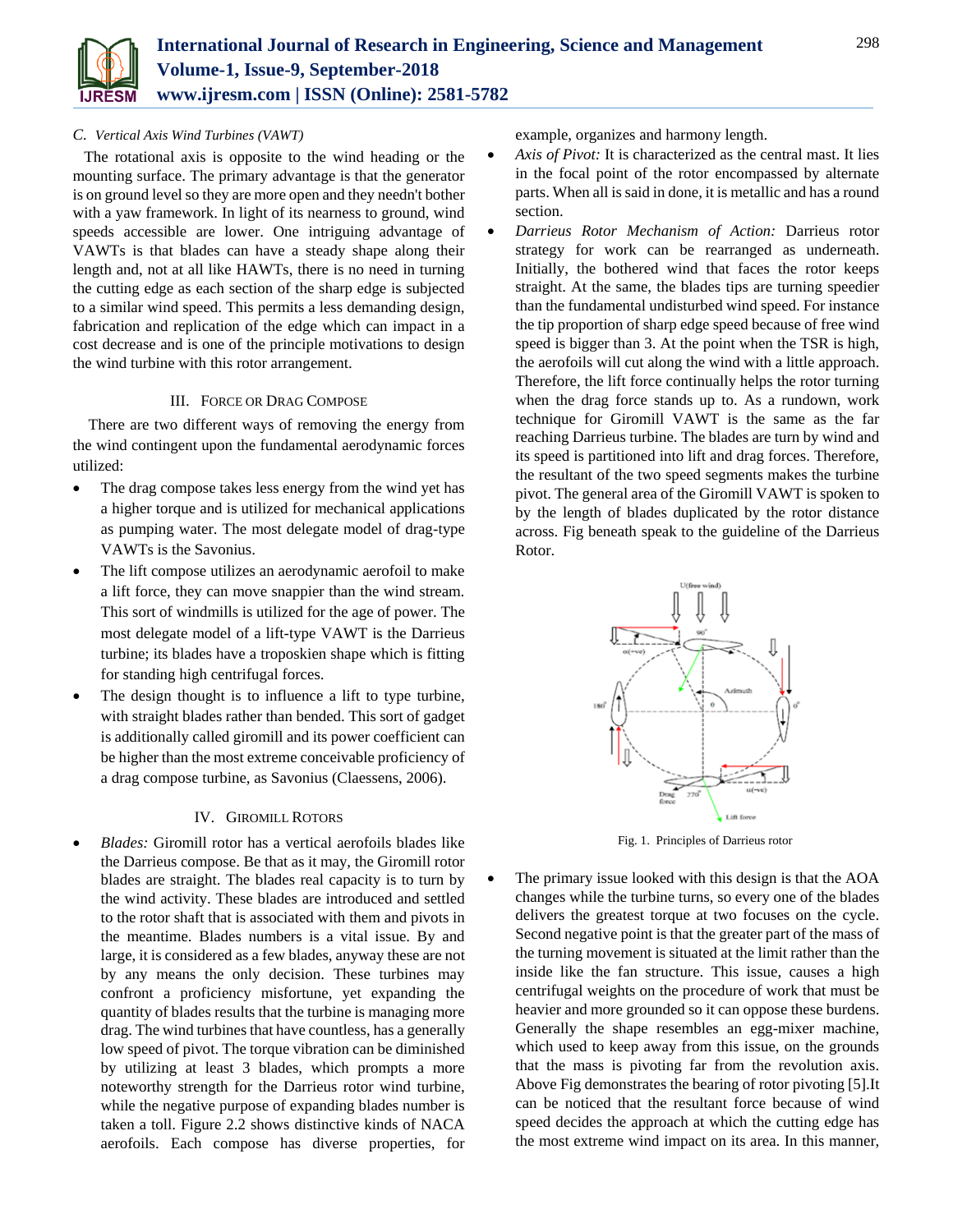

having a more noteworthy resultant force will build the lift force and the speed of rotor which causes the turbine structure to pivot quicker. Therefore introducing a wind turbine in a high wind speed areas can be more proficient and useful bringing about a superior output of energy generation.

- *Placing Conditions:* The available wind power increases in a fast rate with respect to the speed, as a result, the conversion of wind energy should be sited in an appropriate area, where winds have high speed. While selecting the wind energy site these points should studied.
- *Velocity curve availability at a specific site:* Velocity curve with respect to time, demonstrates the maximum output of energy wind, so it can be considered as the initial principle of controlling factor for finding the electrical O/P, so that the yield returns to the wind conversion system machine. As a result, it is common to have an average wind speed of V such as:  $V\geq 12-16$  km/hr., For example (3.5-4.5 m/sec)
- *Average annual wind speed:* Wind velocity is a critical value when dealing with wind energy. Wind power through a specific x-section area for a constant wind velocity can be expressed as:

$$
P_w = KV^3(K = Constant)
$$
 (1)

From the previous equations it is obvious that the cubic relation is dependent on wind velocity which affects the wind power output value. For example, doubling the velocity increases wind power with an 8 factor.

- *Height of the planned location:* Air density is affected by the height of site. As a result, wind power, machine conversion system and electric power are affected. When the location height increases, the wind velocity increases.
- *Ground quality:* Wind energy conversion systems should be secured in addition to having a stable ground surface.
- *Structure of wind at a specific site:* Near the ground, wind is turbulent and disturbed, so the direction of velocity varies rapidly. This caused by the symmetric flow that is collected and defined as the wind structure.
- *Structural Design:* In addition to operating at peak aerodynamic efficiency it is important to design a VAWT that can withstand lift forces, drag forces and wind loads. Structural analysis was performed on individual components of the VAWT since each part was subjected to various loads. The accompanying segments were independently examined: Driveshaft, Frame, Tower, Blades, and Bearing
- For this segment of the undertaking, fundamental solid mechanics and additionally bearing choice, producing constraints, maintenance, and transportation concerns were considered. The last report will cover a more complete structural analysis including limited component analysis (FEA), swagger estimating, vibration contemplations, jolt design or potentially weld composes. Note that the numerical qualities ascertained in this area of the report are

liable to change as the design is refined and more nitty gritty streamlined demonstrating is led. The system, notwithstanding, won't change radically.

- The structural analysis was led at two operational states. The principal case inspects the turbine at most extreme working condition at a breeze speed of 26 m/s and a rotor speed of 35 rev/min. The second case looks at the turbine in a stopped condition at a breeze speed of 50 m/s, keeping in mind the end goal to agree to the IEC 61400-1 Class IA reference state.
- *Material Selection:* For structural design it is essential to consider all materials proper to the application. For the design of this turbine, the material ought to be savvy and fit for giving the required mechanical properties to every application.

Materials that were considered were steel, aluminum, and composites. Steel can be promptly dismissed because of weight. Aluminum would fulfill the weight prerequisite, however displays poor fatigue obstruction. Hence, the choice was made to utilize a composite material. A few kinds of composites that can be dismissed instantly are carbon filaments since they have inadmissible galvanic consumption properties and higher cost. Through research, it was discovered that glass-fiber composites are ordinarily utilized in present day wind turbines and display good mechanical properties.

The round and hollow help structure of the turbine will be made of structural steel, a financially savvy material regularly utilized in bigger structures. This steel is liable to change after reaching produces. The properties of structural steel are recorded in the table underneath:

 *Aerofoil of VAWT:* The sort of aerofoils that have been considered for our Giromill wind turbine design is a 4 digit NACA wing part. In this sort of NACA aerofoil (The NACA aerofoils are aerofoil shapes for air ship wings created by the National Advisory Committee for Aeronautics), the state of the NACA aerofoils is portrayed utilizing a progression of digits following "NACA". The parameters in the numerical code can be gone into equations to decisively create the cross-area of the aerofoil and compute its properties. The underlying number speaks to the bigger hunch of tension. The second number speaks to the separation of biggest tension caused by the aerofoil come about by edge in 10 % of the tension. Last two numbers speak to the most extreme thickness of the aerofoil as percent of the tension.

The aerofoil has an opening at best and base surface to associate with the radial arms. This can be unmistakably found in the Fig below which is created utilizing the 3D CAD programming. The place of the penetrate is resolved as 40% of harmony from the front end in view of the past investigations of the Giromill wind turbine.

 *Radial Arms:* The separation between focus shaft and the air thwart is called radial arm. Particular frameworks are should have been introduced for simple assembling and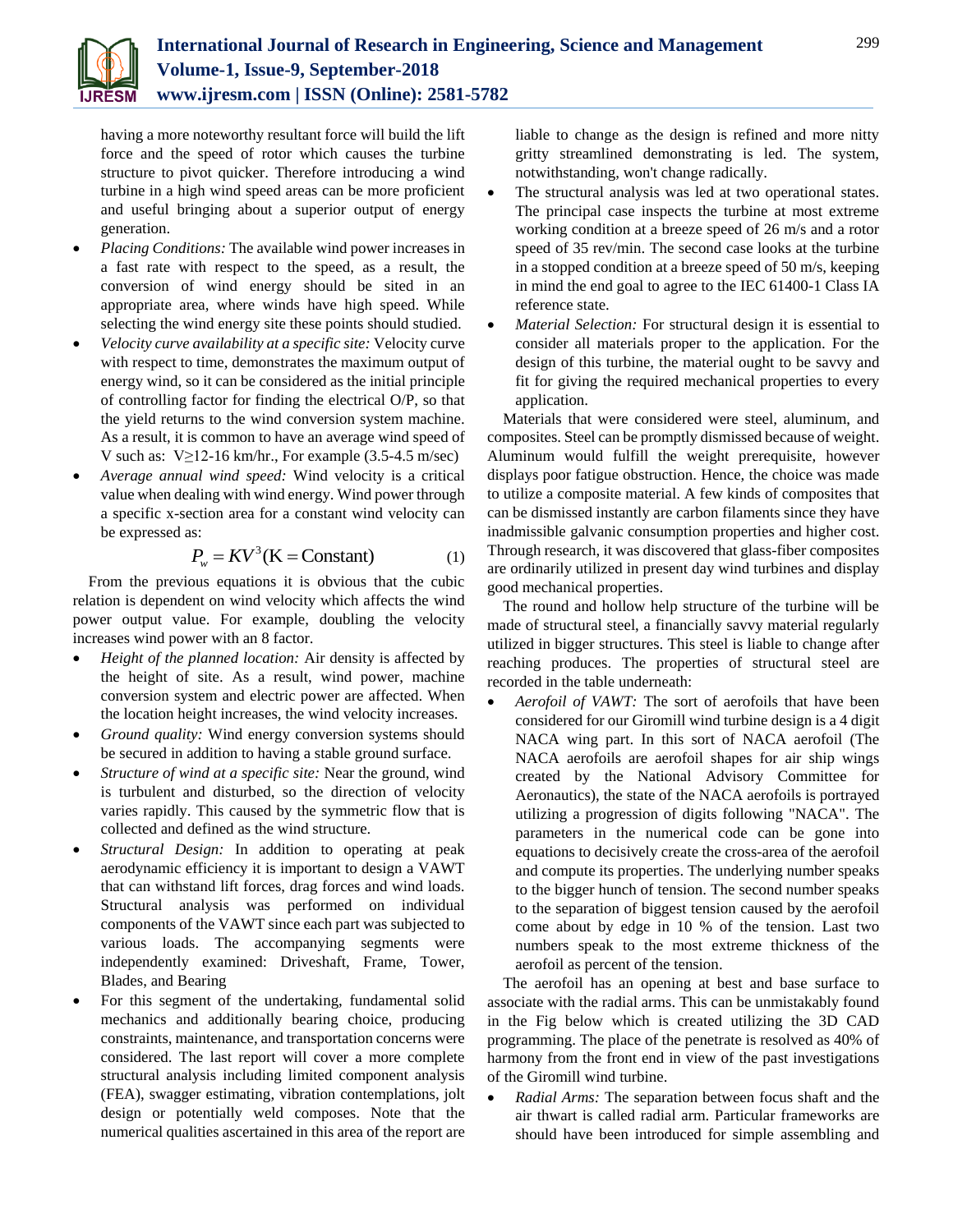

# **International Journal of Research in Engineering, Science and Management Volume-1, Issue-9, September-2018 www.ijresm.com | ISSN (Online): 2581-5782**

disassembling of aerofoil and shaft. The material utilized for creation of radial arms is aluminium on account of its light weight and high strength.

To attach the aerofoil with the arms, 6mm screws are utilized. There are two sorts of radial arms that are designed one for the best and another for the base which experiences the shaft.

For our design we have accepted a 50 cm length for each arm by approximating the length to the extent of the rotor and blades weight. Afterward, we have balanced the length to show signs of improvement twist impact over the blades zone and less misshapening of the arms. This twisting happens because of arms bowing if there should be an occurrence of incredible power over the structure of the rotor.

In the accompanying table measurements of best radial arm

|        | <b>TABLEI</b><br><b>MEASUREMENTS OF BEST RADIAL ARM</b> |                        |  |  |  |  |
|--------|---------------------------------------------------------|------------------------|--|--|--|--|
| S. No. | <b>Description</b>                                      | <b>Dimension</b>       |  |  |  |  |
|        | Arm number                                              |                        |  |  |  |  |
|        | Arm length                                              | 350 mm                 |  |  |  |  |
|        | Centre Drill diameter                                   | 12mm                   |  |  |  |  |
|        | Side holes diameter                                     | 6 <sub>mm</sub>        |  |  |  |  |
|        | Position from the outer end to center                   | 377                    |  |  |  |  |
|        | Arm dimensions                                          | $25.4*25.4 \text{ mm}$ |  |  |  |  |

- 6 Arm dimensions 25.4\*25.4 mm Thickness 1 mm
- *Shaft:* The shaft is usually cylindrical, but may be square or cross- shaped in section. They are solid in cross -section but sometimes hollow shaft is also used. An axle, though similar in shape to the shaft, is a stationary machine element and is used for the transmission of bending moment only. It simply acts as a support for some rotating body such as hoisting drum in a car wheel or a rope. A spindle is a short shaft that impacts motion.

The design of the Vertical axis wind turbine deals with the design of basic structural components with suitable loads. The components to be designed are Radial arms, Design of shaft, Design of bearings.

 *Design of Radial Arms:* The arms have the bending load. The figure below shows the Bending load on radial arms.



Fig. 2. Bending load on radial arms

V. CALCULATIONS

Here:

 $L = 0.350$  (arm length is supposed)  $F = 0.3$ kgx $9.81 = 2.943$  N

$$
E = 2 \; X \; 10^{11} \, N/m^2
$$

Deflection of beam at the end

$$
y_{end} = \frac{wL^2}{3EI}
$$

Here:

W: Aerofoil weight  $(N) = 0.300$ 

E: Young's modulus in  $(N/m^2)$ 

I: Moment of inertia  $(Kg.m^2)$ 

Where:

Where,

 $E = 70$  x  $N/m<sup>2</sup>$ 

Moment of inertia is represented by:

$$
I = \frac{bd^3 - hk}{12}
$$

$$
I = \frac{25.4 \times 25.4^3 - 23.4 \times 23.4^3}{12}
$$
  
= 9700.7893 mm<sup>4</sup>  

$$
wL^2 = 0.3*0.35*0.35
$$

3

 $y_{end} = \frac{wL^2}{2EI}$  $\frac{W L^2}{3EI} = \frac{0.3*0.35*0.35}{3*2*10^{11}*9700.75}$  $\frac{0.3*0.3*0.35}{3*2*10^{11}*9700.7893} = 0.0631 X 10^{-16} m$ 

*Design of Shaft* 

Power is represented by Equation

$$
P = \frac{2\pi NT}{60}
$$

Torque is represented by

$$
T=Wr
$$

Where,  $r=0.350$  m

W=sum of weights of aerofoils

Load: is represented by  $W = W_1 + W_2 + W_3 + W_4$ 

The weight of aerofoils is represented by

W=4W1

The weight if aerofoil W1 are equal to  $= 0.3$  kg

$$
W = 1.2*9.81 = 11.72 N
$$

The weight of radial arm is considered to be negligible

T = Wr = 11.72\*0.350 = 4.1202 N-m  
\nTaking N = 200  
\n
$$
P = \frac{2\pi NT}{60} = \frac{2*3.14*200*4.1202}{60} = 86.2492 \text{ W}
$$
\nShaft:  
\nShear stress acting on shaft:  
\nT = 4.1202 N-m

$$
T = \frac{\pi}{16} \tau d^3
$$
  
\n
$$
\tau = 25.48 \, X \, 10^6 \, N/m
$$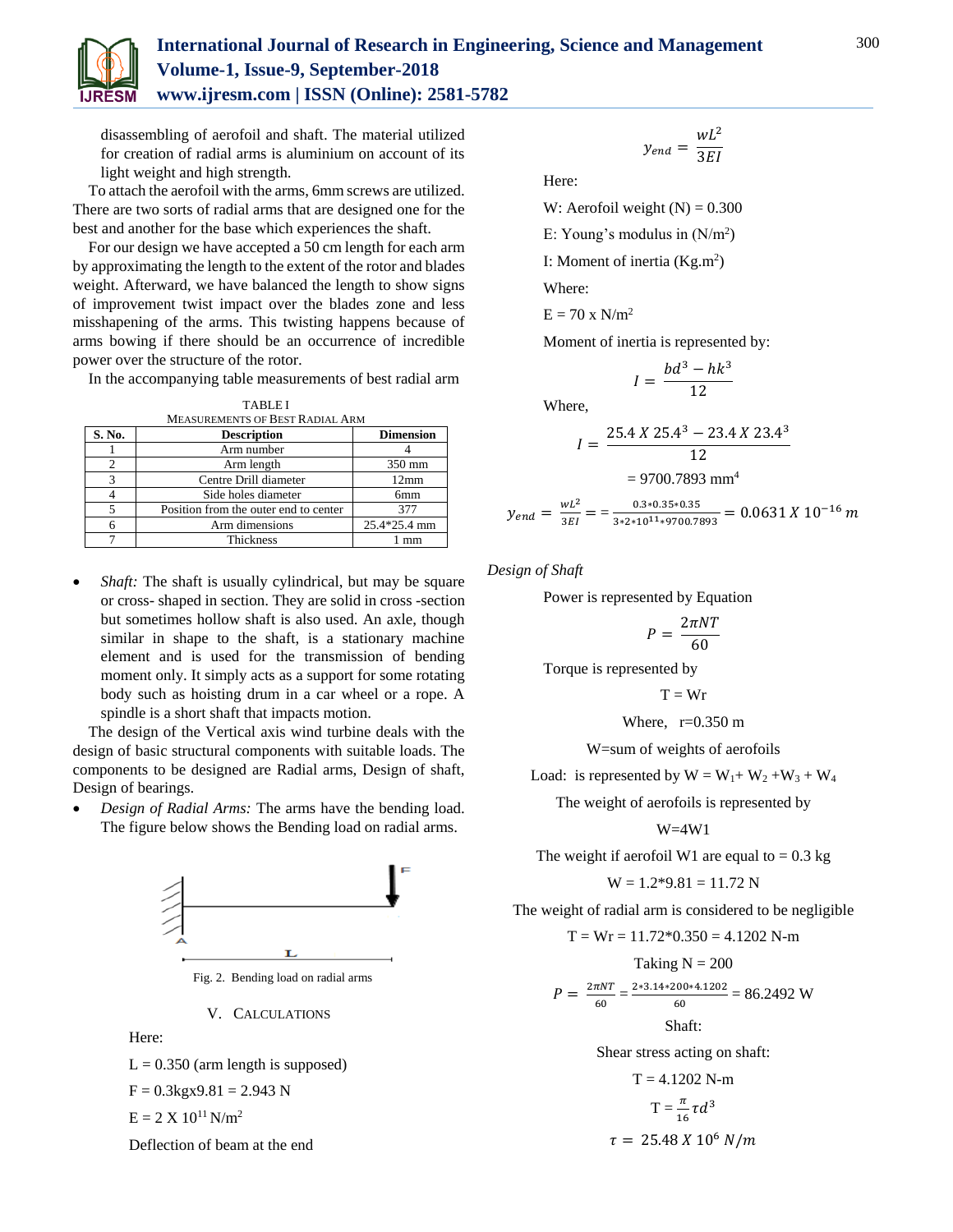

Compressive stress acts on the shaft is represented by

$$
\sigma_c = \frac{P_c}{A}
$$

 $P_c =$  (weight of 4 airfoils + weight of 4 radial arms)

$$
P_c = (1.2 + 0.881) = 20.414 \text{ kg}
$$

Cross-sectional area of shaft  $A = \frac{\pi}{4}d^2 = 0.00011304$  m<sup>2</sup>

$$
\sigma_c = \frac{P_c}{A} = \frac{20.414}{\frac{\pi}{4}d^2} = 180596.3121 \text{ N/m}
$$

Here the design stresses of steel are:

Tensile yield strength =  $2.5 \text{ X } 10^8 \text{ N/m}^2$ 

Shear yield strength  $=\frac{Tensile \, yield \, strength}{2} = 1.25 \, \text{X} \, 10^8 \, \text{N/m}^2$ 

Design shear stress is represented by

$$
\tau = \frac{Shear \, yield \, strength}{factor \, of \, safety} = \frac{1.25 \, X10^8}{3} = 41 \, X \, 10^6 \, N/m
$$

Compare with  $\tau$  above

41 X  $10^6$  N/m >> 2.6 X  $10^6$  N/m

Hence the diameter of the shaft can be taken as 12mm

| <b>TABLE II</b>                |                    |                  |  |  |  |  |  |  |
|--------------------------------|--------------------|------------------|--|--|--|--|--|--|
| <b>SPECIFICATIONS OF SHAFT</b> |                    |                  |  |  |  |  |  |  |
| S. No.                         | <b>Description</b> | <b>Dimension</b> |  |  |  |  |  |  |
|                                | Diameter shaft     | $12 \text{mm}$   |  |  |  |  |  |  |
|                                | Length of shaft    | $150 \text{ mm}$ |  |  |  |  |  |  |

# *Power Calculations:*

The power generated by the airfoil is the Lift force and which is highly dependent on the airfoil angle of attack. In the present analysis the angle of attack of 15° is chosen because of its higher coefficient of lift factor compared to other arrangements.

TABLE II

| TABLE II                                                       |  |           |  |  |  |  |  |
|----------------------------------------------------------------|--|-----------|--|--|--|--|--|
| <b>COEFFICIENT OF LIFTS FOR ANGLE OF ATTACKS</b>               |  |           |  |  |  |  |  |
| S. No.<br><b>Coefficient of Lift</b><br><b>Angle of Attack</b> |  |           |  |  |  |  |  |
|                                                                |  | $-0.0044$ |  |  |  |  |  |
|                                                                |  | 0.5438    |  |  |  |  |  |
|                                                                |  | 0.9067    |  |  |  |  |  |
|                                                                |  | 0.4365    |  |  |  |  |  |

# *Lift force:*



L = 0.5\*(C<sub>L</sub>)\*
$$
\rho
$$
 \* V<sup>2</sup> \* S  
Where,  
S = Surface area, m<sup>2</sup>  
C<sub>L</sub> = Coefficient of lift  
 $\rho$  = Density of air, kg/m<sup>3</sup>  
V = Velocity of air, m/s



Fig. 4. Velocity vs. Power generated



Fig. 4. CAD model